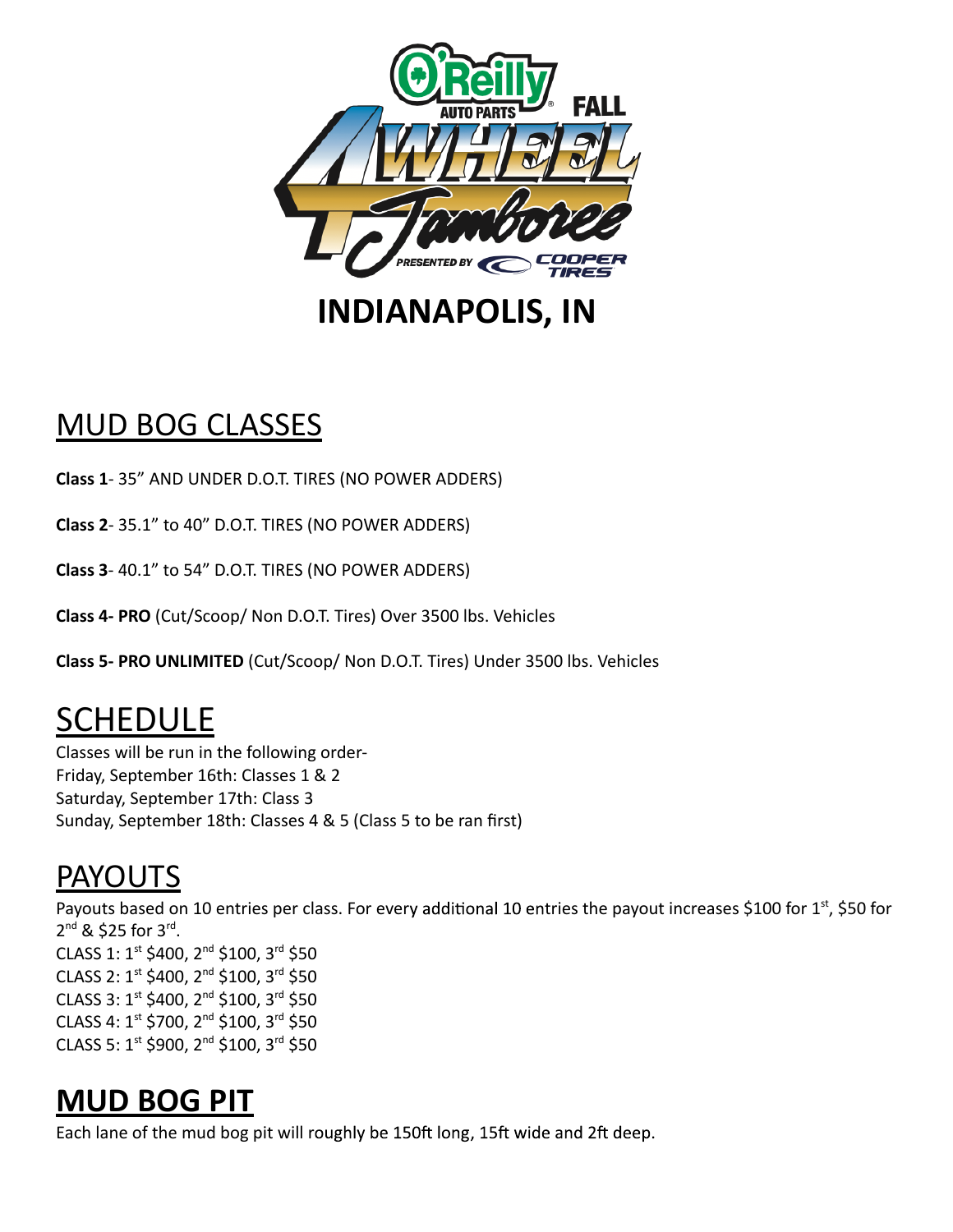#### 4 WHEEL JAMBOREE MUD BOG GENERAL RULES

- 1. Fire extinguisher required in all trucks.
- 2. Minimum of 2 throttle return springs.
- 3. All drivers who compete will wear a safety helmet and a seatbelt in all classes. Helmets must be worn from the pre-stage area until out of the pit.
- 4. Vehicles can run alcohol (methanol) however it must be declared. (Must be marked with a 3" "A" on the windshield)
- 5. Toolboxes, roll bars/cages and spare tires must be fastened down. No loose objects in the back of the vehicle or in the driver's compartment. Truck beds must be free of trash, no loose objects.
- 6. All classes will have either a hard top or a roll bar. Hoods may be cut for the carburetor. Open/exposed motors must have a shroud to cover belts and fans.
- 7. ALL VEHICLES MUST HAVE A MINIMUM 3 POINT HARNESS.
- 8. Exhaust from the engine shall be directed up, down or back so as not to blow towards spectators.
- 9. All vehicles will be required to have an adequate hook-up for front and rear pullout. ¼" mounts with 3/8" bolts as a minimum. The tech team at the event will have final say in this matter. Absolutely no straps.
- 10. No track vehicles, chains, tires, or wheels with extensions added on for traction. Only factory dual wheels.
- 11. Tire diameter will be measured by declared D.O.T. size.
- 12. During a run if a vehicle runs out of bounds the run will be disqualified.
- 13. A drivers meeting will be held before the beginning of each event and all drivers must attend.
- 14. Any competitor found drinking alcoholic beverages or using drugs prior to or during competition will not be allowed to compete in the event with no refund.
- 15. NO alcoholic beverages will be allowed in the staging area by anyone.
- 16. Eye protection (i.e. face shield, goggles, safety glasses) will be required for drivers of vehicles without a full windshield.
- 17. All competitors must be at least 18 years of age.
- 18. All fuel lines, coolant lines, belts and hoses must be in good condition.
- 19. Kill switch must be marked and be able to kill the engine and fuel pump. Stock ignition will suffice.
- 20. Batteries must be mounted securely. No bungee straps, straps, ropes etc. permitted.
- 21. All vehicles must be teched-in and meet all tech rules pertaining to the class that the vehicle fits in.
- 22. All vehicles must have an adequate working brake system.
- 23. One tech inspection per class entry.
	- a. The tires that are mounted on the vehicle during tech are the tires you are to run in that class.
	- b. If you do not pass tech the first time you will be told what needs changed and can be re-teched before tech closes.
	- c. You must have all your safety equipment with you at tech.
- 24. Timing and scoring.
	- a. Each competitor will have a pass through the left and right pits.
	- b. Lowest combined time of both passes will determine placement.

#### Class 1, 2 and 3:

- No Nitrous.
- No full tube chassis.
- Vehicles must be 4-wheel drive.
- Tires cannot be larger than 54" in diameter and must be D.O.T. Street legal with no modifications.
- Suspension modifications are allowed.